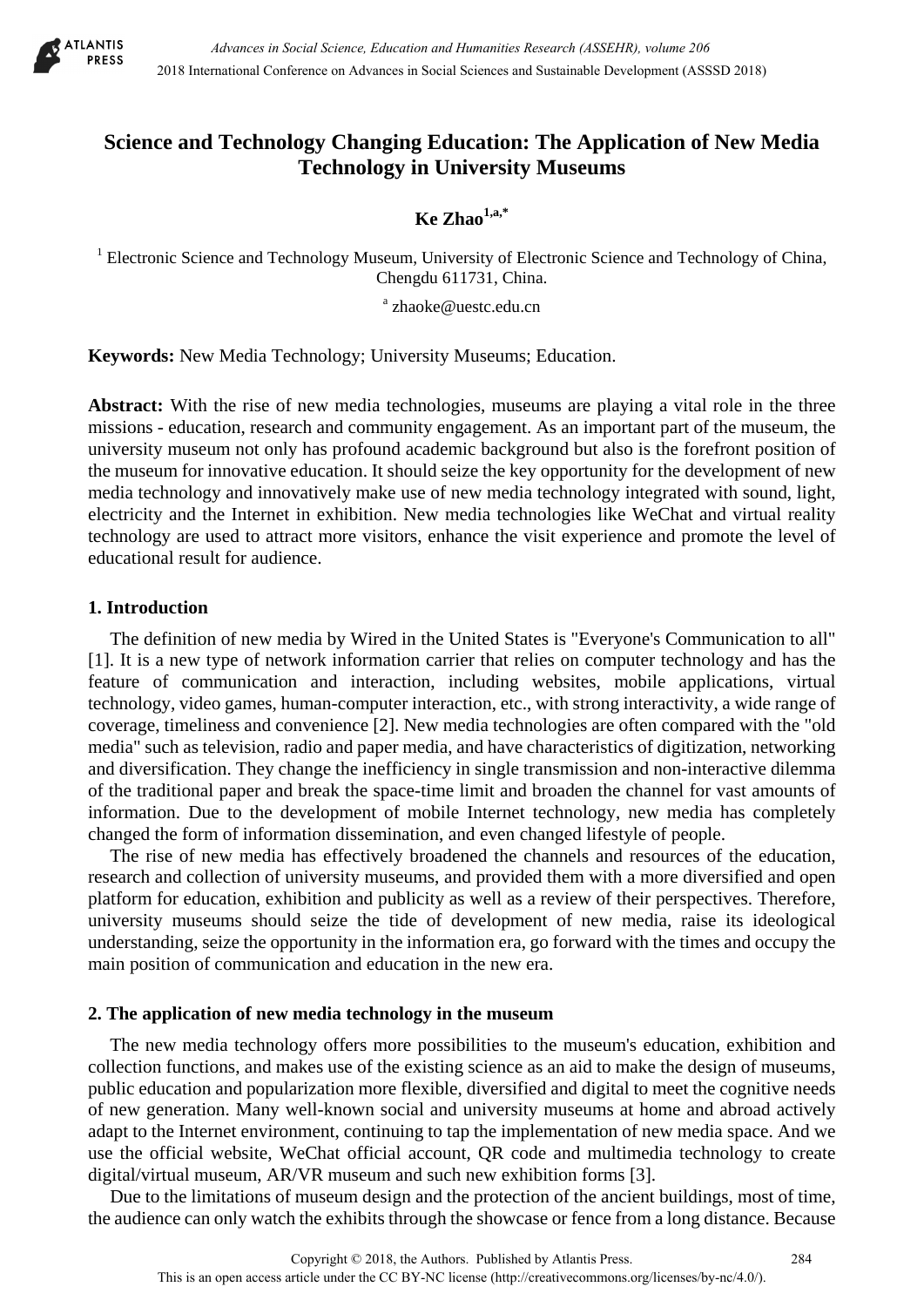

of the limitation of light, location and distance, the exhibits can't be seen totally, which makes it hard to get intuitive information from the visiting process. However, if we apply the new media technology to exhibiting and education of museums, it can effectively reduce the effect of external factors and close the invisible distance between museums and visitors [3].

For example, the Beijing Imperial Palace Museum combines the VR technology with voice navigation to create a large series of virtual reality works entitled "Prince's Palace," including a 3D tour experience. All these make the ancient buildings and collections more charming and more attractive. So, the fact that the audience could have an untrammeled visit in the virtual situation can achieve such an experience effect which make them learn deeply and shorten the distance between the exhibits and the audience at the same time.

In addition, the U.S. News Museum, co-founded by Hewlett-Packard Company and the museum itself, is exploring the development of new media technology. In the new media exhibition hall, there are four sections that consist of self-talkers, choosing reading, production release and interactive games. They are equipped with eight HP Slate 500 tablet systems, HP Vantage Point multi-touch LCD video wall, photon engine system and sports tracking technology to complete the audience's experience like selfie dubbing, reading, making news forums and somatosensory game. And these technologies could enhance the audience's feeling of immersion and participation in the museum and provide the visitors a platform to perform autonomously in the venues [4].

#### **3. The attempt of new media technology in university museums**

The university museum has a strong backing of education, with social education resources and academic research resources. The exhibits have characteristics of distinctive features, diverse education and open thinking and so on. These advantages also determine the university museum possesses space and resources to apply new media technology.

As the first comprehensive electronic science and technology museum in China, Electronic Science and Technology Museum relies on the advanced electronic technology and makes use of the existing scientific and technological achievements, including the inverse influence to the exhibition, education and research from new media technology. This museum creates the public website and WeChat official account named "Electronic Science and Technology Museum". These website and account regularly release the latest exhibition information, public events and collection updates. The museum also pays attention to the timeliness and participation required by the mass media, opening interactive feedback columns, building the "Audience - Museum" interactive feedback platform, using the powerful engine of the Internet anytime and anywhere. This useful method breaks the old style of exhibition and education. What is more, this official platform keeps the authority and accuracy of the information giving to audience, bring them an immersive education through the debris route of transmission.

Secondly, AR technology, which is hot at this stage, has become one of the most important means for university science museums to exhibit and teach through the new media technology. Most university museums attach more importance to the research and investment in this field. The Electronic Science and Technology Museum gives full play to the great potential of AR technology in exhibition and actively create the "whole process AR museum" based on this technology [5]. Before the visit, the "whole process AR museum" system helps audience find the museum by using AR navigation and touch virtual collections in advance on the brochures. During the visit, the system helps audience to superimpose virtual information on the real world and the real collections. Through the system, the past running state of apparatus is shown on it so that the audience could "touch" the collection's past and gain a better understanding of the collection. After the visit, the audience can also take away the postcards of collection from the museum. After leaving the museum, scanning the postcards by AR technology, the visitors are able to continue to aftertaste the collection in all dimensions and bring the entire museum home. The use of "whole process AR Museum" system has enabled many electronic technology products retiring from the stage of history or unrecoverable to recreate the operational scenarios and return to public view. With an educational purpose by debenera in Social Science, Education and Humanities Research (ASSEHR), where 286<br>
In flight, location and distance, the exhibits can't be seen tradily, which makes it information from the visiting process. However, if we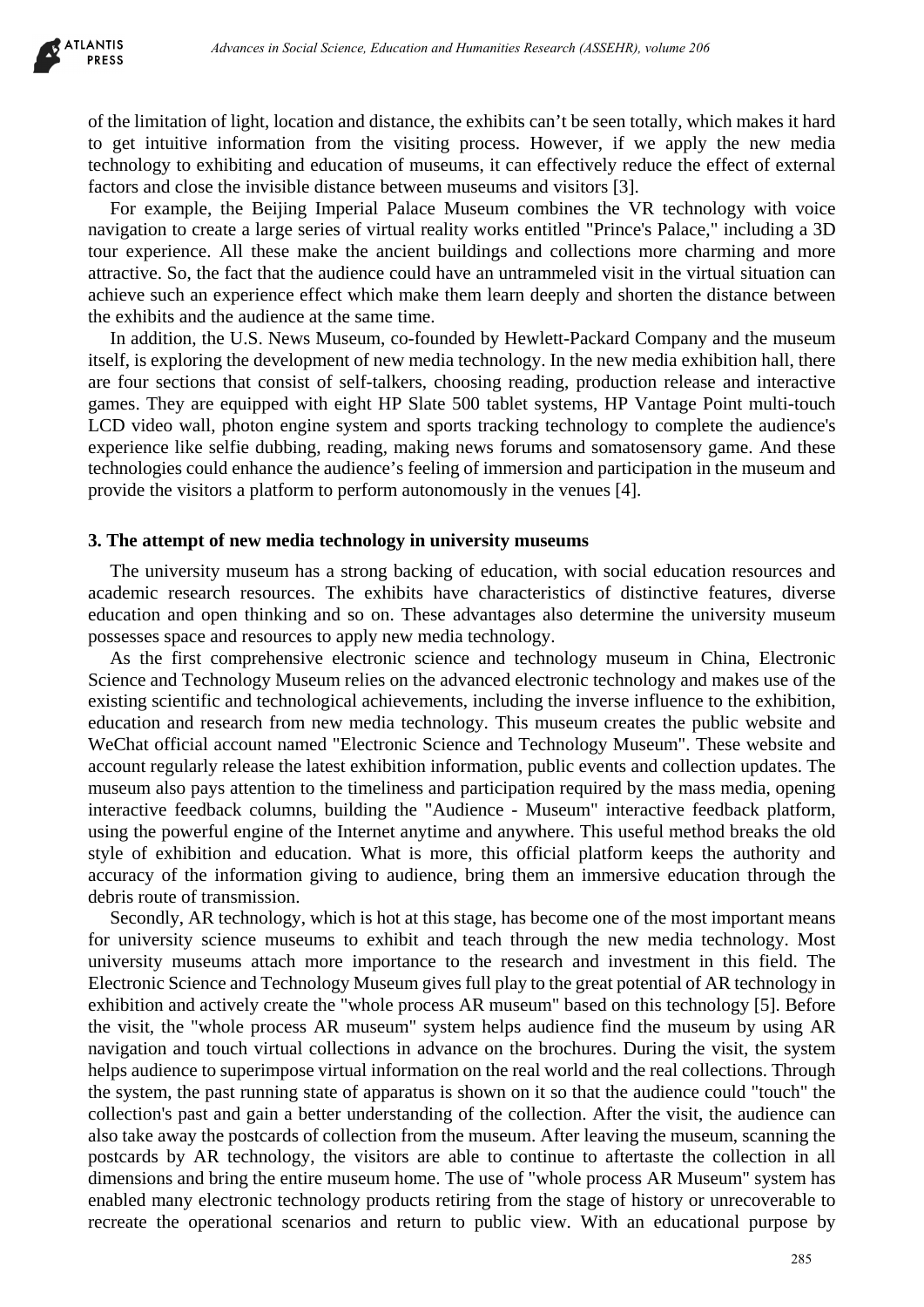enhancing exhibition fun and science, the AR technology provides an educational process to visitors so that they can feel the charm and interest of electronic science and technology in the subtle experience. It also makes them realize that the science museum should use the existing scientific and technological achievements to feed back the innovation of the museum functions. At the same time, immersive education is also provided to the audience through such conversational and experiential way.

The initial attempt of new media technology in many university museums at home and abroad played a very strong role in promoting the publicity and education in museum. Due to the giant space to play, it is worth all university museums to create innovation, which requires university museum staff to pay more attention to ideological understanding and work involvement. They need to grasp the ever-changing trend of science and technology in the new media era and incorporate scientific and technological achievements into the functions of the museum.

### **4. The future of new media technology applied in university museum**

Relying on its own characteristics of digitization, interactivity and timeliness, the new media technology has formed a powerful force that can't be ignored in the publicity and education of university museums to some extent. However, in the future, university museum staff should focuse on the sustainable effect of new media technologies to the university museums [1]. As an auxiliary means of interaction, promotion, education and research in cognition and positioning, the new media technology is also the future trend of the university museums in the application of internet technology.

Museums has changed its role from a leading actor to supporting actor with the purpose to focuse on the audience. Different from our generation called "the network immigrants", "after 90" and "after 00" generations have become "the network aborigines" in the new media era. They are highly sensitive to the emerging technologies represented by new media and the Internet. At the same time, these "Aborigines" are also the main audiences of service and education for university museums. Therefore, we should pay more attention to the visit needs and visit feelings of "new media aborigines" nowadays. We need to make the new media technology, which is familiar and attractive to them, as a carrier of exhibition and education so that we can fulfill the relative curiosity within its own knowledge and age range and forms an "edutainment network" education for a new generation of youth. After reaching a certain stage, the university museum should also change from a leading guiding role to a coordinating role and build a platform for this generation of young people who are "new media aboriginals", so that they can themselves lead and create display and learn independently. *Advances in Social Science, Education and Humanities Research (ASSEHR), where 286<br>
Hinn fun and science, the AR Ischnology provides an educational process to visit<br>
from fund science and the character of electronic esiste* 

Furthermore, we should be aware of technicalism, avoid abuse of technology. University museums should use new media technology for exhibition, education and publicity from the point of setting up technical means to serve the goal of educating people and avoid abuse of new media technologies. According to the collection and the audience need, the extent of new media technology use should be adjusted to achieve the rational allocation of technical resources, display and seamless integration of new media technologies. If excessive use of scientific and technological aids is used, the essense of educational activities itself will be obscured, resulting in a simple "show of dazzling skills" that will not reach the ideological education of audiences and will also lose the educational functions of university museums.

Indeed, it is necessary to construct logical value of university museums and highlight the narrative core of museums. University museums should realize its own logical value in exhibitions, publicity, education, collection research and other explicit and implicit functions. It is also advisable to establish the dialogues between exhibits and audiences and build the exhibition-guidance model through organic combination of traditional media and new media. Audiences will see the spirit of the history events, focus on the inner core of the collections without being overshadowed by the bright and fresh appearance of new media technology. Accordingly, they will have an impressive impression and a profound sense of visiting experience.